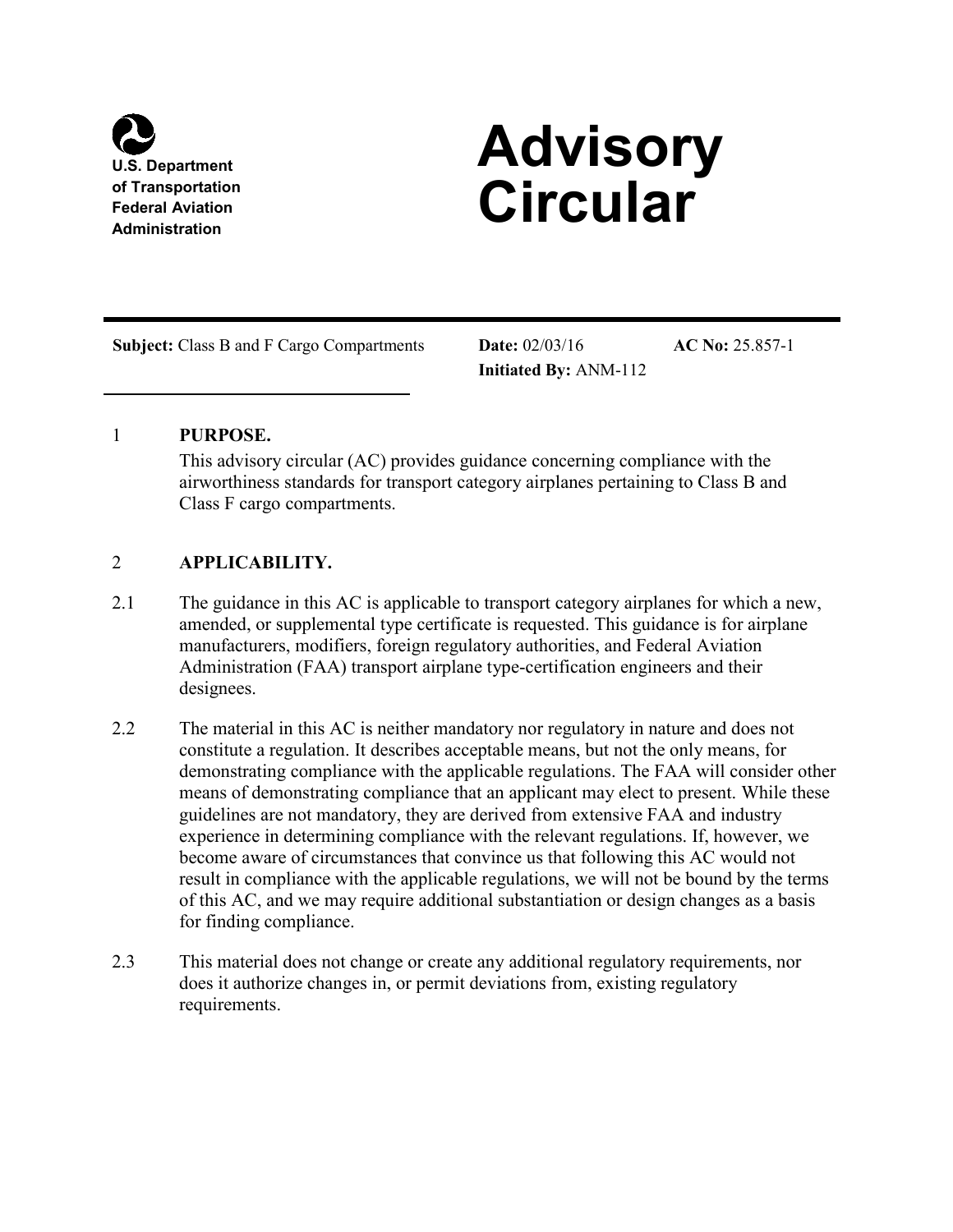#### 3 **RELATED DOCUMENTS.**

### 3.1 **Sections of Title 14, Code of Federal Regulations (14 CFR) Part 25.**

- • § 25.851, *Fire extinguishers*.
- • § 25.855, *Cargo or baggage compartments*.
- • § 25.857, *Cargo compartment classification*.
- • § 25.858, *Cargo or baggage compartment smoke or fire detection systems*.

### 3.2 **FAA ACs.**

The following ACs were current at the time of publication of this AC. You should use the latest version for guidance. You can view and download the latest version at: [http://www.faa.gov/regulations\\_policies/advisory\\_circulars/.](http://www.faa.gov/regulations_policies/advisory_circulars/)

- AC 20-42D, *Hand Fire Extinguishers for use in Aircraft*, issued January 14, 2011.
- • AC 25-9A, *Smoke Detection, Penetration, and Evacuation Tests and Related Flight Manual Emergency Procedures*, issued January 6, 1994.
- • AC 25-17A, *Transport Airplane Cabin Interiors Crashworthiness Handbook*, issued May 18, 2009.
- • AC 25-18, *Transport Category Airplanes Modified for Cargo Service*, issued January 6, 1994.
- • AC 25-22, *Certification of Transport Airplane Mechanical Systems*, issued March 14, 2000.
- • AC 25.851-1, *Built-in Fire Extinguisher/Fire Suppression Systems in Class C and Class F Cargo Compartments*, issued February 3, 2016.

### 3.3 **FAA Orders.**

- Order 8110.4C, *Type Certification*, effective December 20, 2011.
- Order 8110.115, *Certification Project Initiation and Certification Project Notification*, effective September 5, 2014.
- Order 8150.4, *Certification of Cargo Containers with Self-Contained Temperature Control (Active ULDs)*, effective August 29, 2007.

### 3.4 **Technical Standard Orders (TSOs).**

- TSO-C90d, Cargo Pallets, Nets and Containers (Unit Load Devices), dated September 30, 2011.
- TSO-C203, Fire Containment Covers (FCC), dated July 1, 2014.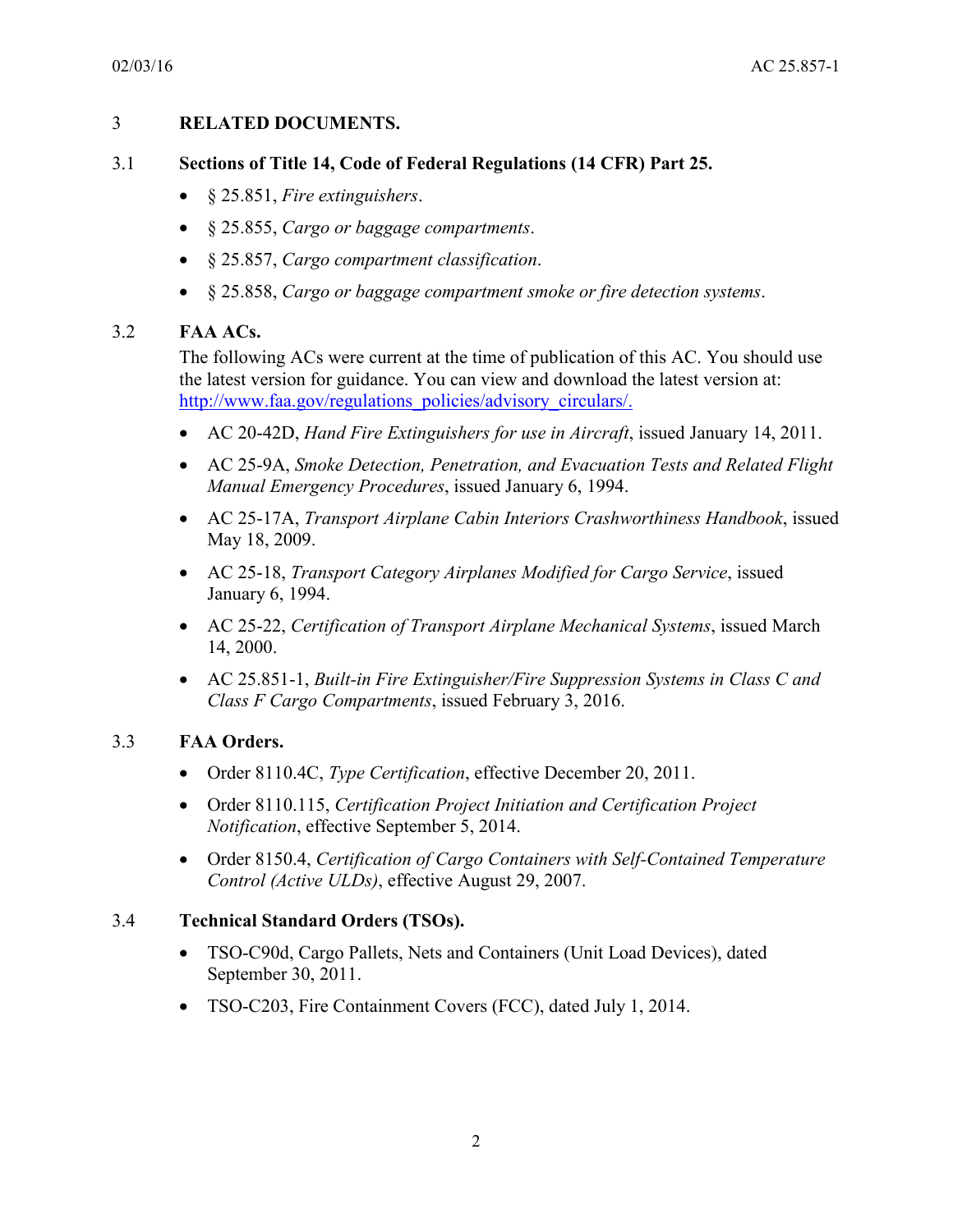### 4 **BACKGROUND.**

 and Class F cargo compartments have smoke or fire detection systems to alert the crew Paragraphs (b) and (f) of § 25.857 provide standards for certification of two classes of cargo compartments, Class B and Class F. A Class B cargo compartment is configured in a manner that allows a crewmember to extinguish any fire likely to occur in the compartment using a hand fire extinguisher. While the person combating the fire must have access to the compartment, it must not be necessary for that person to physically enter the compartment to extinguish the fire. A Class F cargo compartment is similar to a Class C (as defined in  $\S 25.857(c)$ ) compartment in that there are means to extinguish or suppress the fire without requiring a person to enter the compartment. Both Class B to the presence of the fire.

 are located in remote (e.g., inaccessible or distant) areas are not required to extinguish a extinguished. These systems are intended, instead, to suppress a fire until it can be Note: The terms "extinguishing system," "suppression system," and "extinguishing/suppression system" are used interchangeably in this AC. Systems that fire in its entirety, because the crew would not be able to confirm that the fire is completely extinguished by ground personnel following a safe landing.

# 5 **COMPARTMENT CLASSIFICATION REGULATIONS.**

 classification of cargo or baggage compartments was developed and adopted for 25.858 pertaining to the particular class involved. In order to establish appropriate requirements for fire protection, a system for transport category airplanes. Classes A, B, and C were initially established; Classes D, E, and F were added later. Class D has since been eliminated from the regulations. The classification is based on the means by which a fire can be detected and the means available to control a fire. All cargo compartments must be properly classified in accordance with § 25.857 and meet the requirements of §§ 25.851, 25.855, 25.857, and

- compartment is not required to have a liner. 5.1 A Class A compartment (see  $\S$  25.857(a)) is located so close to the station of a crewmember that the crewmember would easily discover the presence of a fire. In addition, each part of the compartment must be easily accessible so that the crewmember could quickly extinguish a fire with a portable fire extinguisher. A Class A
- 5.2 A Class B compartment (see  $\S 25.857(b)$ ) is accessible in flight but more remote from a smoke or fire detection system to give warning at the pilot or flight engineer station. Because a fire would not be detected and extinguished as quickly as in a Class A the crewmember's station than a Class A compartment and must, therefore, incorporate compartment, a Class B compartment must have a liner that meets the requirements of § 25.855(b). In flight, a crewmember must have sufficient access to a Class B compartment to effectively fight a fire in any part of the compartment with a hand fire extinguisher when standing at the compartment's one designated access point, without stepping into the compartment. Therefore, Class B cargo compartments are limited to the main deck. There must be means to ensure that, while the access provisions are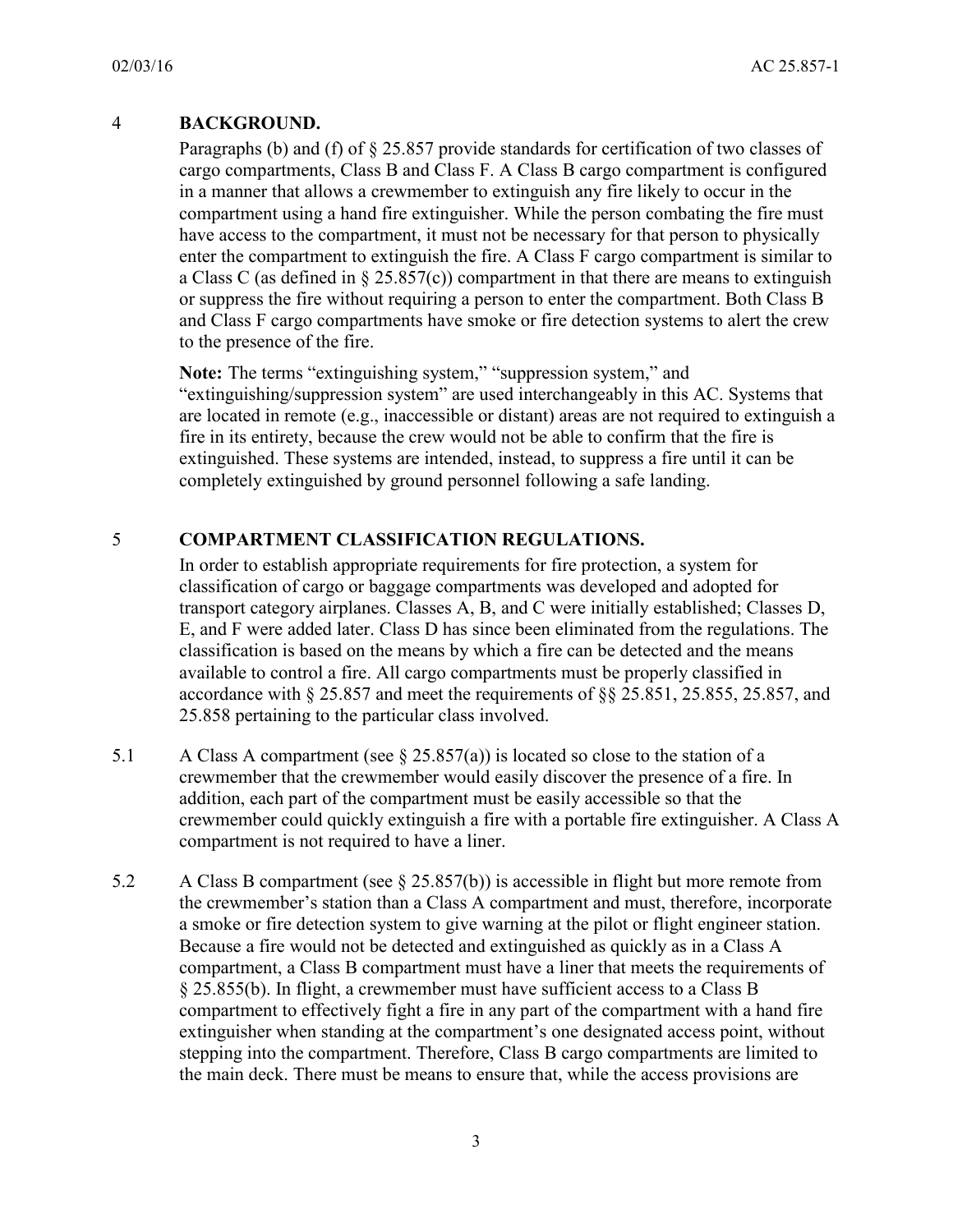being used, no hazardous quantity of smoke, flames, or extinguishing agent will enter areas occupied by the crew or passengers.

- compartment must have a liner and a smoke or fire detection system that meets the requirements of §§ 25.855(b) and 25.857(c)(1). There must also be means to exclude 5.3 A Class C compartment (see § 25.857(c)) differs from a Class B compartment in that it is not required to be accessible in flight and must, therefore, have a built-in fire extinguishing or suppression system that is controllable from the flight deck. A Class C hazardous quantities of extinguishing agent and products of combustion from occupied areas (see  $\S 25.857(c)(3)$ ).
- <span id="page-3-0"></span> accessible to a crewmember in flight, and instead of providing smoke or fire detection 5.4 A Class D compartment was one in which a fire would be completely contained without endangering the safety of the airplane or the occupants. A Class D compartment was not and extinguishment, Class D compartments were designed to control a fire by severely restricting the supply of available oxygen. Due to several uncontrollable fires in Class D compartments, they were eliminated by Amendment 25-93, effective March 19, 1998. As explained in Amendment 25-93, Class D cargo compartment standards pre-dating Amendment 25-93 are inadequate. Therefore, the FAA does not approve new Class D cargo compartments even in airplanes with a certification basis pre-dating Amendment 25-93.
- 5.5 A Class E compartment (see § 25.857(e)) is found only on an all-cargo airplane. Typically, a Class E compartment is the entire cabin of an all-cargo airplane; however, other compartments (e.g., lower-deck, inaccessible cargo compartments) of such airplanes may be classified as Class E compartments. Shutting off the ventilating airflow to or within the compartment controls a fire in a Class E compartment. A Class E compartment must have a liner and a smoke or fire detection system installed in accordance with  $\S 25.857(e)(2)$ . It is not required to have a built-in fire suppression system.
- airplane. Class F compartments must have means to control or extinguish a fire without built-in fire extinguishing/suppression system or require the use of fire containment 5.6 A Class F compartment (see § 25.857(f)) must be located on the main deck of the requiring a crewmember to enter the compartment. Class F compartments that include a covers (FCCs) or fire resistant containers (FRCs) meeting the criteria identified for these components in paragraph [6.3.3](#page-7-0) of this AC may meet these requirements.
- 5.6.1 We introduced the Class F cargo compartment as a practicable and safe alternative to the previous practice of providing large Class B cargo compartments. Class B compartments are limited to the main deck for accessibility reasons. Likewise, Class F cargo compartments must be limited to the main deck for accessibility. All lower-deck cargo compartments in airplanes carrying passengers must comply with the Class C cargo compartment requirements of § 25.857(c).
- 5.6.2 The Class F compartment must have a smoke or fire detection system installed in accordance with  $\S 25.857(f)(1)$ . Unless there are other means of containing the fire and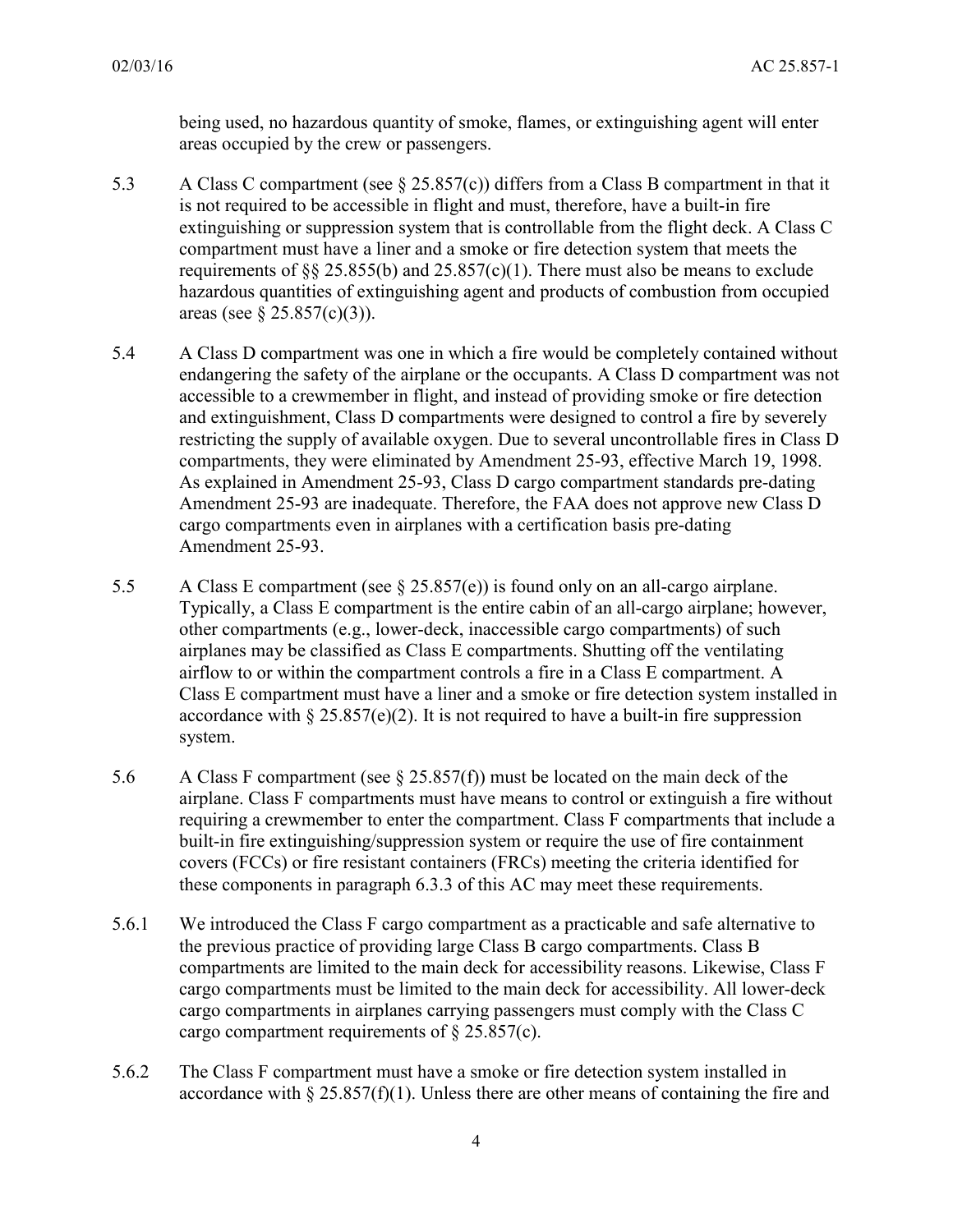protecting critical systems and structure, a Class F compartment must have a liner meeting the requirements of part III of appendix F to part 25 or other approved cargo compartment requiring the use of FCCs, FRCs, or other means meeting the liner requirements in part 25, appendix F, part III (flame penetration resistant means) as equivalent methods (see  $\S$  25.855(b)). For example, the FAA would accept a Class F equivalent to installation of a fixed liner.

#### 6 **FIRE PROTECTION FEATURES.**

 standards established by the original type certification basis for the airplane or later The airplane design must provide fire protection features based on the class of the cargo compartment. The applicant must show that the fire protection features meet the part 25 standards. These features may include liners, control of ventilation, fire/smoke detection systems, hand fire extinguishers, and built-in fire suppression systems.

### 6.1 **Liners.**

- compartment from spreading to other parts of the airplane before it can be brought extinguished, so the liner must meet part 25, appendix F, part I requirements. For part 25, appendix F, part I. However, the liner does not need to serve as the 6.1.1 The primary purpose of a liner is to prevent a fire that originates in a cargo under control. For Class B compartments, it is assumed that the fire will be quickly Class F cargo compartments, the fire might have grown larger prior to being suppressed, so better protection is needed to prevent damage to surrounding systems and structure. Therefore, a Class F ceiling and sidewall liner must meet the requirements of part 25, appendix F, part III, while the floor panels must comply with compartment seal, although it is frequently used to perform the secondary functions of containing discharged extinguishing agent and controlling the flow of oxygen into the compartment. If other means, such as compartment walls, are not capable of performing those functions, the liner must be sufficiently airtight to perform them.
- 6.1.2 The liner must be separate from the airplane structure except for points of attachment.
- resistance to flame and temperature penetration). The purpose of this requirement is to control and the heat from the fire is sufficiently dissipated. As stated in part III of 6.1.3 As detailed in appendix F to part 25, the liner must have sufficient fire integrity (i.e., prevent flames from burning through the liner before the fire can be brought under appendix F, in addition to the basic liner material, the term "liner" includes any design feature, such as a joint or fastener that would affect the capability of the liner to safely contain a fire.

### 6.2 **Access – Class B.**

Class B compartments must provide sufficient accessibility to enable a crewmember to reach any part of the compartment by hand or with the contents of a hand fire extinguisher without physically entering the compartment. This requirement, by its nature, tends to limit the size and shape of the compartment. Additionally, the access provisions should be sufficiently large to enable the crewmember to determine visually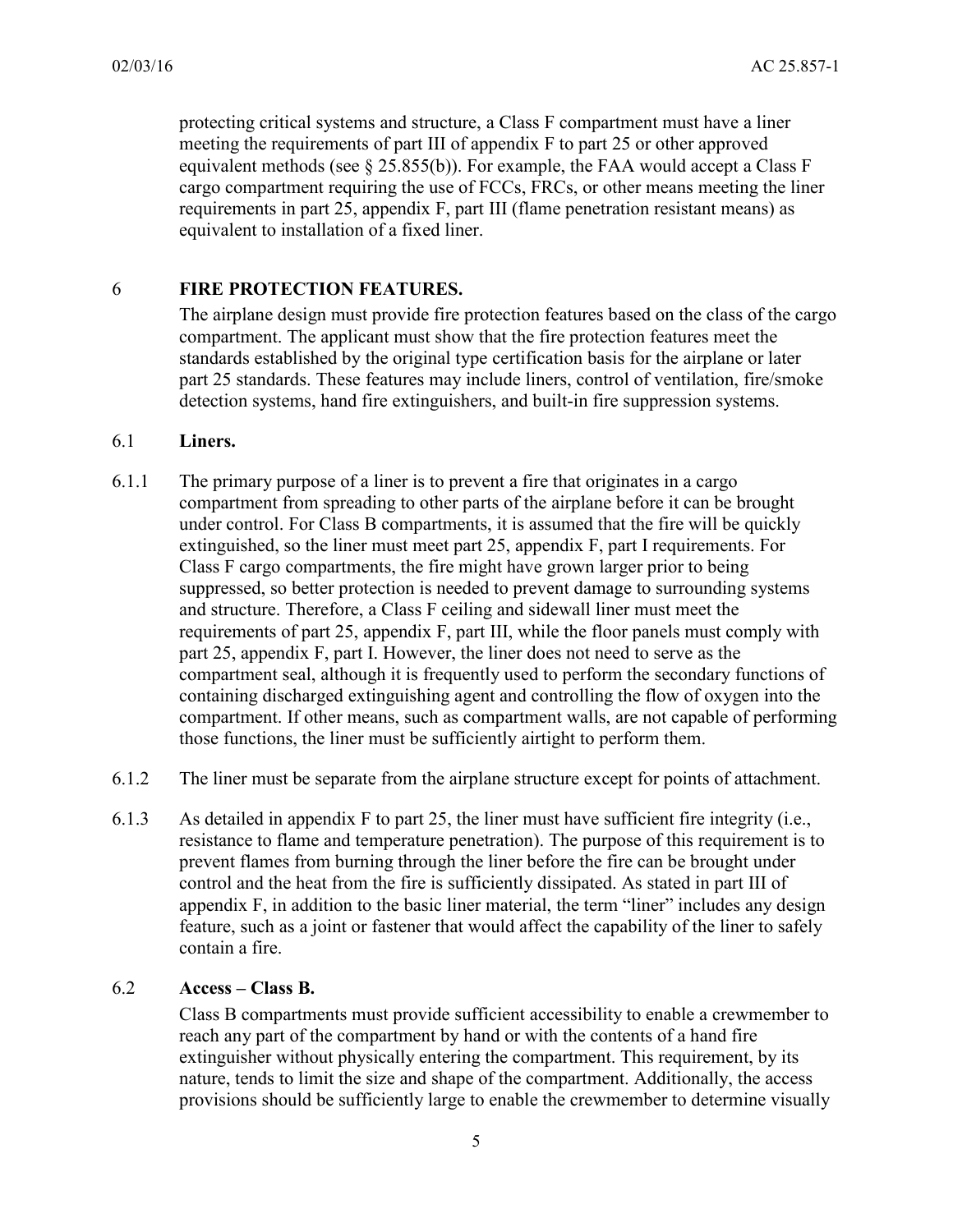-

 floor of the passenger compartment to gain access to the source of the fire, because that that a fire has been extinguished. Access is also a function of how the compartment is configured rather than just dimension and volume. In determining access, the FAA would not accept a design that requires a crewmember to pull baggage or cargo onto the action may introduce a safety hazard.

- anywhere in the compartment where cargo or baggage can be located. The extension of 6.2.1 The requirement for Class B compartments in  $\S 25.857(b)(1)$ , "...to extinguish a fire occurring in any part of the compartment," means that the crewmember should be able to open the door or hatch and, while standing in the opening, effectively fight a fire the crewmember's reach through the use of a fire extinguisher is limited such that the combination of reach and the extinguisher should not be more than 52 inches.
- CSHWG recommendations included an estimate of a Class B cargo compartment that would meet the FAA's intent that a crewmember be able to reach any part of the assumes that a 95<sup>th</sup> percentile male can reach a one-foot square box located anywhere flight attendants are female and have a smaller reach.<sup>[1](#page-5-0)</sup> For example, a 50th percentile vary depending on bottle pressure and mass of the fire extinguishing agent. Using accepted values for extinguisher range from recognized authorities (e.g., the U.S. CSHWG, and service history of airplanes with small Class B cargo compartments, a fire 6.2.2 The FAA tasked an Aviation Rulemaking Advisory Committee, which established the Cargo Standards Harmonization Working Group (CSHWG), to develop new or revised requirements for Class B cargo compartments in transport category airplanes. The compartment. One recommendation was that the outline of any compartment, viewed from above, should fit within a vertical cylinder of radius 52 inches (132 cm) measured from the centerline of the access door or hatch (see [figure 1](#page-6-0) of this AC). This dimension within the compartment. Access by a smaller crewmember to reach the same area within the compartment could require that the crewmember move laterally within the access door or hatch opening, while not physically entering the compartment. However, the FAA's position is that the use of a  $95<sup>th</sup>$  percentile male is not realistic in that many female has a reach of 28.96 inches (~29 inches), and the FAA holds that this is a more realistic value to use. In addition, when determining a distance that a crewmember can effectively fight a fire within a Class B cargo compartment, consideration should be given to the distance that the fire extinguisher stream can be accurately directed. However, the published "range" of hand fire extinguishers can be many feet and will Underwriters Laboratories) would result in very large Class B cargo compartments that are beyond the ability for crewmembers to effectively fight a fire. A realistic value that a hand fire extinguisher can be accurately directed is no more than two feet. Therefore, in consideration of realistic effective reach to extinguish a fire, harmonization with the guidance provided by other regulatory authorities, the recommendations of the

<span id="page-5-0"></span> Laboratory, June 2002. <sup>1</sup> Harrison, Catherine R., Robinette, Kathleen M., "CAESAR: Summary Statistics for the Adult Population (Ages 18-65) of the United States of America," AFRL-HE-WP-TR-2002-0170, United States Air Force Research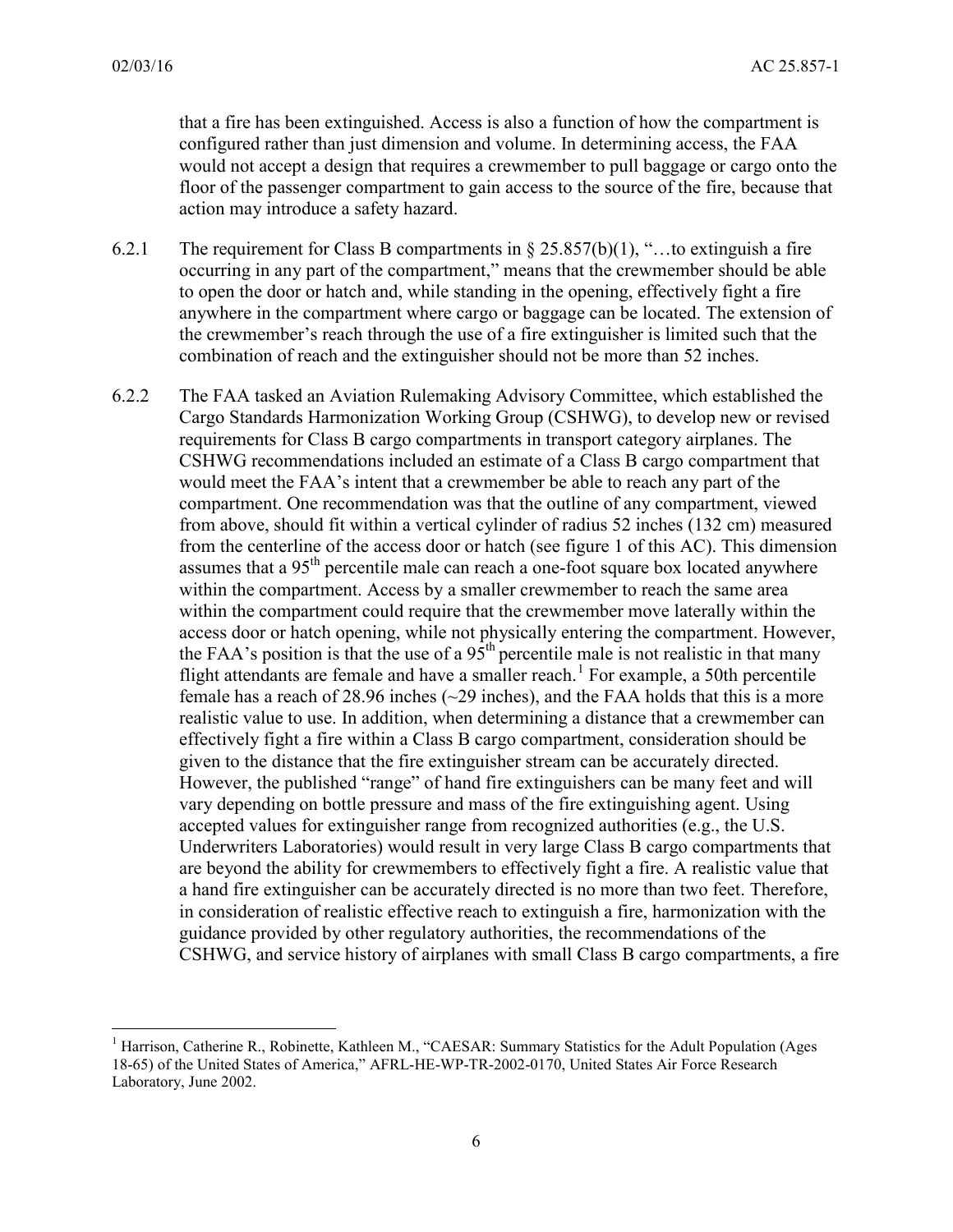in a small cargo compartment may be effectively fought if the contents of cargo and baggage are within an arc not exceeding a 52-inch radius.

<span id="page-6-0"></span>



 demonstrate compliance to the regulations and to establish the quantity of fire 6.2.3 Should an applicant request FAA certification of an airplane with a Class B cargo compartment that exceeds the design guidance in this AC, the FAA will expect the applicant to perform full-scale fire extinguishing tests. These tests will be used to extinguishing agent that must be provided to ensure an acceptable level of safety.

### 6.3 **Fire Protection – Class F.**

To obtain certification of a Class F compartment, a design must include a means to extinguish or control a fire ("fire protection") without a crewmember entering the compartment.

 to attach a hand fire extinguisher containing an appropriate flooding agent to a 6.3.1 One means of providing fire protection could be to design the compartment to Class C requirements except not include all the features of a built-in fire extinguishing/suppression system. One suppression method might be for a crewmember plumbing and nozzle distribution system within the compartment that would provide acceptable suppression capability throughout the volume of the compartment. The source for such a system could be a single or multiple hand fire extinguishers, which interface with the distribution system through a suitable interface nozzle. This system would not require the crew member to enter the compartment. Further, it reduces the complexity and costs associated with a built-in suppression system and could be suitable for smaller compartments. For certification purposes, the extinguishing agent concentration should be measured in flight, following airplane flight manual (AFM) procedures, and the length of protection time afforded by the system recorded. This time of protection should be used to establish AFM limitations for cargo or baggage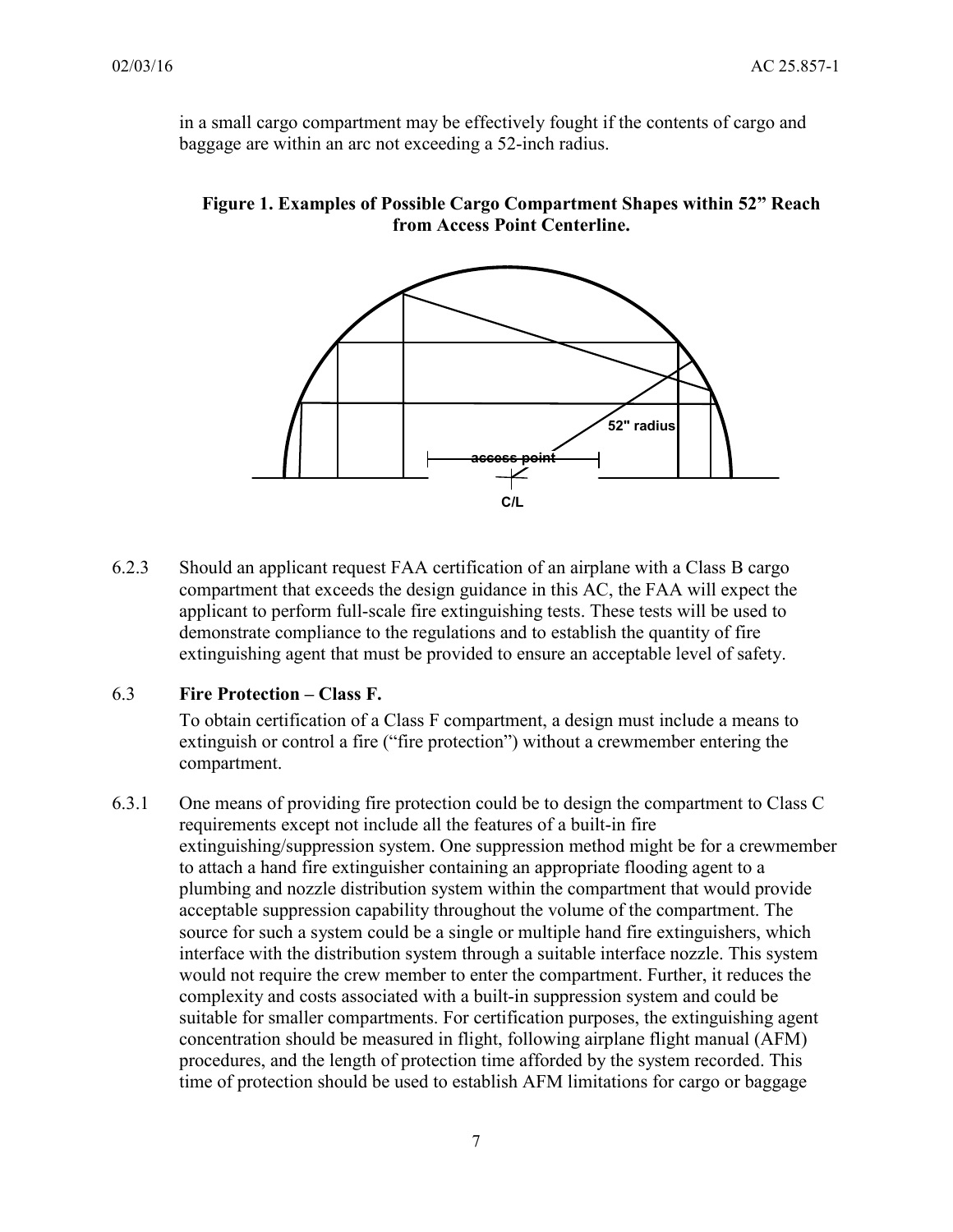$\overline{a}$ 

 3-percent concentration by volume at all points in the compartment is considered the noted in § 25.855(c). Full-scale or high-fidelity model fire extinguishing testing may be compartment fire protection times. The operator could then use these times for route planning. For Halon 1301 fire extinguishing agent, a minimum 5-percent concentration by volume at all points in the compartment is considered adequate for initial knockdown of a fire (i.e., flames are no longer visible from the source of the fire), and a minimum for controlling a fire after it is knocked down<sup>2</sup> (i.e., the removal of flames from the fire source). The use of this option requires the use of a liner, if needed, as necessary.

- provide a built-in fire extinguishing/suppression system similar to a Class C cargo 6.3.2 Another means of providing fire protection in a Class F compartment would be to compartment. Further guidance on this type of design installation can be found in AC 25.851-1. However, in general, a Class F cargo compartment that uses a built-in fire extinguishing/suppression system should meet the same requirements as a Class C cargo compartment. For example, an applicant for a Class F cargo compartment with a built-in fire extinguishing/suppression system must ensure that:
	- 6.3.2.1 No discharge of the extinguisher can cause structural damage;
	- adequate for any fire likely to occur in the compartment where used, 6.3.2.2 The capacity of each required built-in extinguishing/suppression system is considering the volume of the compartment and the ventilation rate;
	- passengers; and 6.3.2.3 There are means to exclude hazardous quantities of smoke, flames, or extinguishing agent from any compartment occupied by the crew or
	- 6.3.2.4 There are means to control ventilation and drafts within the compartment so that the extinguishing agent used can control any fire that may start within the compartment.

**Note:** Flight tests are conducted to ensure compliance with the provisions in §§ 25.855(h), 25.857(f), 25.858, and 25.1301(a).

- <span id="page-7-0"></span> the oil burner test requirements in part 25, appendix F, part III have already been 6.3.3 Another means of providing fire protection in a Class F compartment involves the use of FRCs or FCCs shown to be capable of containing a fire. Some FCCs that will pass developed and are typically constructed of woven fiberglass-based materials.
	- 6.3.3.1 Using FCCs or FRCs shown to be capable of containing a fire may meet the requirements of § 25.857 at Amendment 25-142 for Class F cargo compartment fire protection in lieu of a built-in fire suppression system.

<span id="page-7-1"></span><sup>&</sup>lt;sup>2</sup> Gassmann, J., Hill, R., "Fire Extinguishing Methods for New Passenger/Cargo Aircraft," Federal Aviation Administration, Final Report FAA-RD-71-68, November 1971.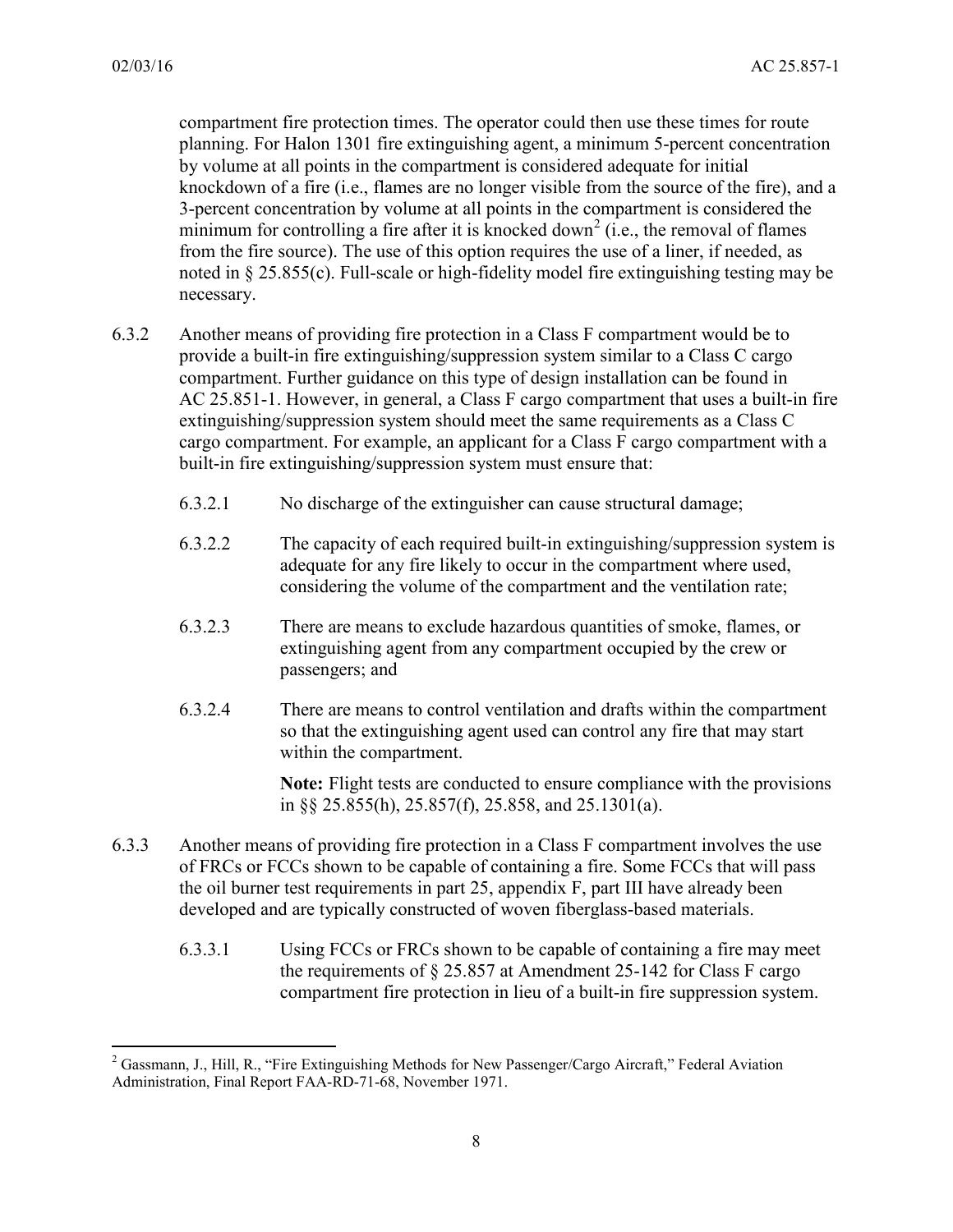- <span id="page-8-0"></span> 6.3.3.2 If FCCs, FRCs, or other means are proposed as a method to suppress a fire for a Class F compartment, at a minimum they should meet TSO-C203 requirements, which include the requirements in part 25, appendix F, part I, paragraphs  $(a)(1)(ii)$  and  $(a)(2)(ii)$ . FCCs should be self-extinguishing when tested vertically per appendix F, part I, paragraph (b)(4). No flame penetration should occur during application of the specified flame source when the specimen is subjected to the 45-degree test per appendix F, part I, paragraph (b)(6). If the flame penetration test in appendix F, part III is used as a substitute, the specimen should meet the flame penetration requirements of appendix  $F$ , part III, paragraph (a)(3) with no flame penetration within 5 minutes after application of the flame source, and the peak temperature measured at 4 inches (100 mm) above the upper surface of the horizontal test sample should not exceed 400 °F  $(204 \degree C)$ ). However, based on full-scale qualification testing, some alternative materials not fully in compliance with appendix F, part III might also be acceptable for FCC side and top portions, as long as they are successfully tested and meet the intent of the rule. For example, material that may not meet the peak temperature limit of 400 °F measured 4 inches above the upper surface, but successfully demonstrates that there is no external flaming above the upper surface of the horizontal test sample, may be acceptable to the FAA. Also, SAE International published SAE Aerospace Standard AS6453, which specifies the requirements, minimum design and performance criteria, and testing methods of FCCs for carriage of cargo with pallet and net on the main deck of transport category airplanes. Applicants who propose to use FCCs in a Class F cargo compartment should follow the guidance in the TSO-C203 and SAE standard as recommended within the TSO.
- (ACO) for concurrence on any proposed approach when FCC or FRC qualification is envisaged. Full-scale or high fidelity model fire testing 6.3.3.3 The applicant should contact the responsible aircraft certification office may be necessary to ensure that the FCC, FRC, or other means can contain a fire for the longest flight time (diversion) required in service.
- packaging. These FCCs would need to meet, at a minimum, part III of the isolated compartment, but is separated from the actual cargo § 25.855(c) would not apply. However, the effects of the heat generated 6.3.3.4 If FCCs are used as the sole means of compliance, they should be used with a pallet that demonstrates adequate fire performance so that the cargo is surrounded by fire protection equivalent to that of the FCC. If no pallet is used, the FCC should completely surround all cargo, including underneath the cargo, except for obviously nonflammable items, such as metal stock, machinery, and nonflammable fluids without flammable appendix F to part 25. Because the fire is controlled or extinguished within compartment boundaries, the cargo compartment liner requirements of by the contained/covered fire should be evaluated to ensure that adjacent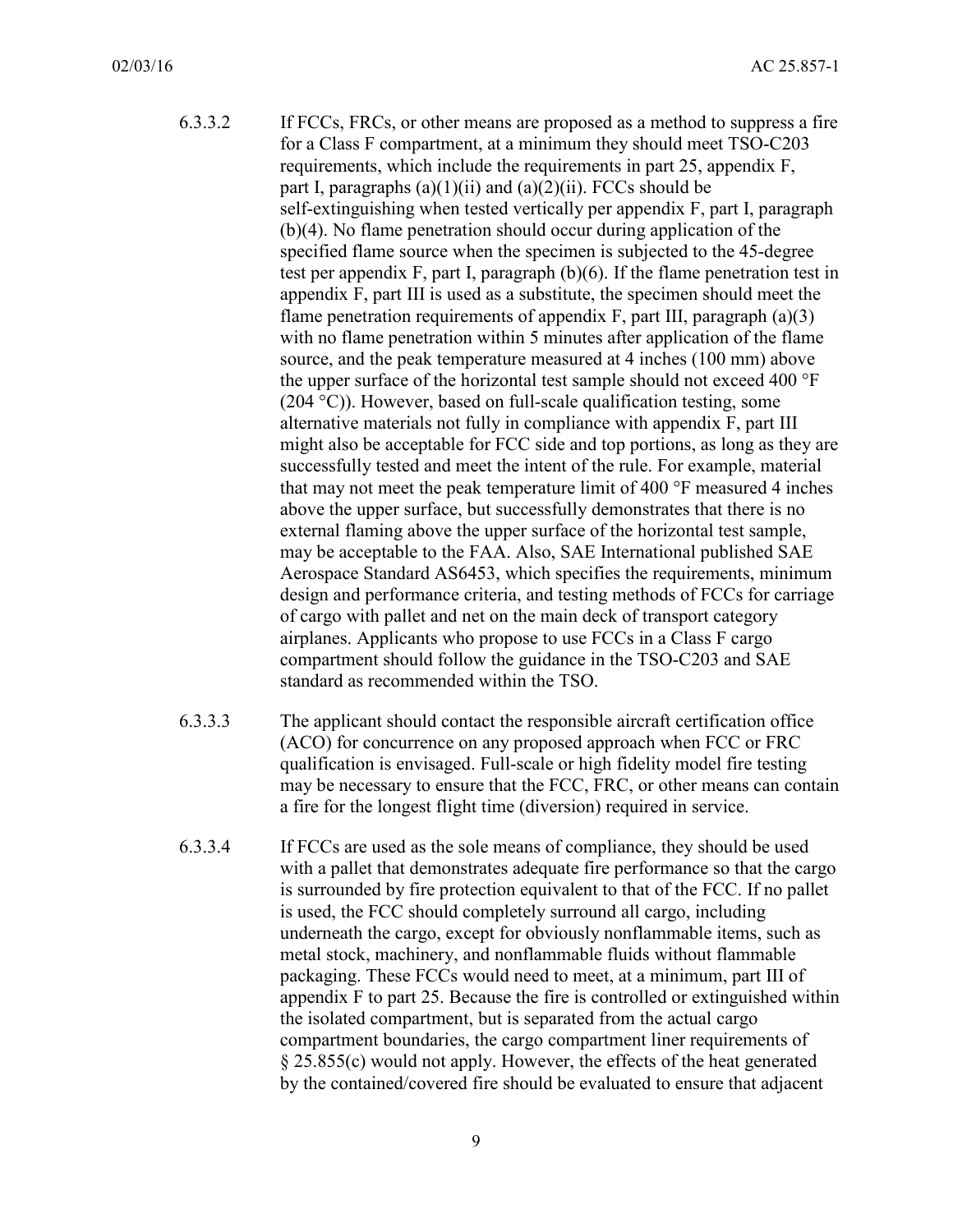systems and structure are not adversely affected. For certification purposes, test data with the actual design configuration and possible fire sources would have to be provided. The temperature and heat load time history measurements at various locations above, around, and below the FCC are needed to ensure the continued safe function of adjacent systems and structure. The time history data should be used to establish the length of protection time afforded by the system and subsequent AFM limitations for cargo or baggage compartment fire protection times. The operator would then use these times for route planning purposes.

- 6.3.3.5 FCCs (when used in conjunction with a pallet) should meet, at a minimum, the flammability requirements as described above in paragraph [6.3.3.2](#page-8-0) of this AC.
- 6.3.3.6 The pallet used in conjunction with an FCC should meet, at a minimum, the flammability requirements of part 25, appendix F, part I, paragraphs  $(a)(1)(ii)$  and  $(a)(2)(iii)$ , i.e., be self-extinguishing when tested vertically in accordance with part I, paragraph (b)(4), and have no flame penetration during application of the specified flame source when subjected to the 45-degree angle test defined in part I, paragraph (b)(6).
- tested vertically in accordance with part I paragraph (b)(4). 6.3.3.7 The net used in conjunction with an FCC should meet, at a minimum, the requirements of TSO-C90 and flammability requirements of part 25 appendix F, part I, paragraph  $(a)(1)(ii)$ , i.e., be self-extinguishing when
- 6.3.3.8 If a design uses FCCs or FRCs for fire protection, compliance with the Full-scale or high-fidelity fire testing may be necessary to ensure that the smoke or fire detection requirements in § 25.858 may present unique challenges. Crew awareness is a critical factor to ensure adequate fire protection on airplanes. Applicants for FAA approval should consider the use of infrared (IR) cameras or other means to ensure adequate detection of a fire within the cargo compartment where FCCs and FRCs are used. smoke or fire detection system can provide adequate detection.
- 6.3.3.9 If an applicant's proposed design for a Class F cargo compartment relies on fire containment (e.g., fire hardened containers/pallets, FRCs and/or FCCs placed over palletized loads or non-fire hardened containers), then the applicant should be prepared to demonstrate the continued effectiveness of those means after incorrect usage or cargo loading errors.
- applicant should incorporate means to prevent the carriage of cargo in 6.3.3.10 If an applicant's proposed design for a Class F cargo compartment requires FCCs or FRCs or other means to afford fire protection, then the standard containers or pallets. Instructions for loading cargo should warn that all cargo must be placed within the approved design (i.e., FCCs, FRCs, or other approved methods of providing fire protection). In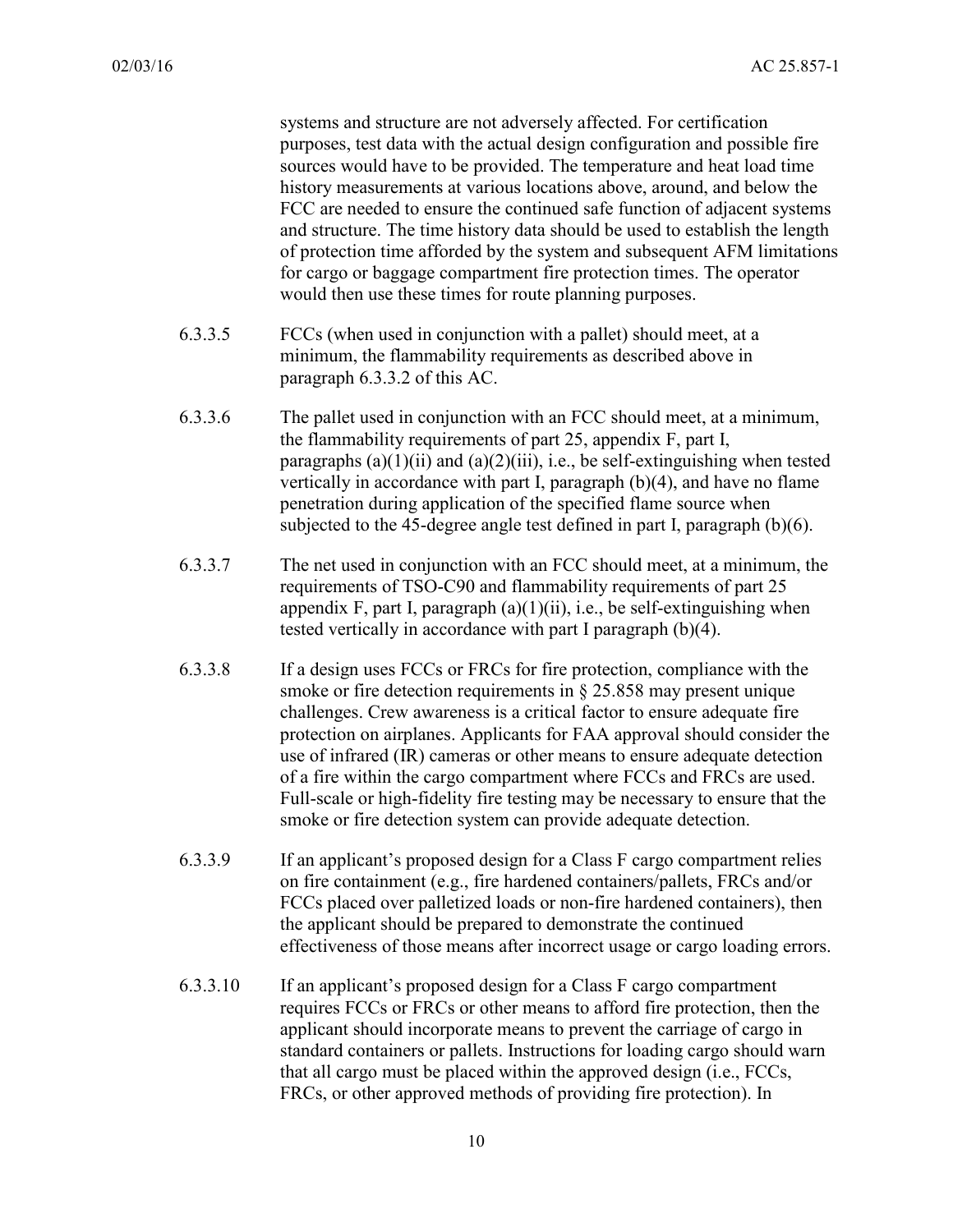$\overline{a}$ 

addition, to ensure only approved designs are used to carry cargo, applicants may incorporate within the approved design such features as, but not be limited to:

- Physical features at the container/pallet-to-cargo compartment floor interface (e.g., a unique locking mechanism); or
- • Operational procedures, such as requiring airplane crew verification of cargo loading before every flight; or
- A suitable detection system (e.g., radio-frequency identification tags) on approved FCCs, FRCs or other approved methods) that would warn the crew and prevent a non-approved cargo configuration from being loaded.

### 6.4 **Extinguishing Agent.**

 or high-fidelity fire testing may be necessary to ensure that the non-halon fire provides an acceptable means to implement the requirement in § 25.851(a) for at least 6.4.1 In order to effectively extinguish or control a fire in a Class B or Class F cargo or baggage compartment, sufficient fire extinguishing agent must be allocated. The FAA requirements for hand fire extinguishers and fire extinguishing agents are included in § 25.851(a). General guidance on this topic is included in AC 20-42. The FAA's requirements for built-in fire extinguishing/suppression systems and fire extinguishing agent are included in § 25.851(b). AC 25.851-1 contains guidance for built-in fire extinguishing/suppression systems. Both AC 20-42 and AC 25.851-1 include guidance on halon and non-halon fire extinguishing agents in hand fire extinguishers and built-in fire extinguishing/suppression systems. However, the FAA has not issued substantive guidance addressing installation issues associated with non-halon fire extinguishing agent applications. Instead of such guidance, the FAA will expect that each non-halon agent has successfully passed the minimum performance standard<sup>[3](#page-10-0)</sup> for that application (e.g., lavatory trash receptacle fire extinguisher, hand fire extinguisher, engine/auxiliary power unit fire extinguishing system, or cargo compartment fire extinguishing/suppression system). Meeting these standards is one way to ensure the performance of the proposed non-halon agent provides protection equivalent to that provided by halon and that the applicant has addressed installation issues associated with the specific application. Depending on the properties of the agent, the means to deliver the agent, and the means to determine the concentration of the agent, full-scale extinguishing/fire suppression system provides adequate performance. AC 20-42 one hand fire extinguisher to be located in the pilot compartment, at least one readily accessible hand fire extinguisher to be available for use in each Class A or Class B cargo/baggage compartment and in each accessible Class E or Class F cargo/baggage compartment, and for one or more hand fire extinguishers to be located in the passenger compartment of airplanes with a passenger seating capacity of 7 or more.

<span id="page-10-0"></span><sup>&</sup>lt;sup>3</sup> Reports available at the FAA William J. Hughes Technical Center Fire Safety Branch website: [http://www.fire.tc.faa.gov.](http://www.fire.tc.faa.gov/)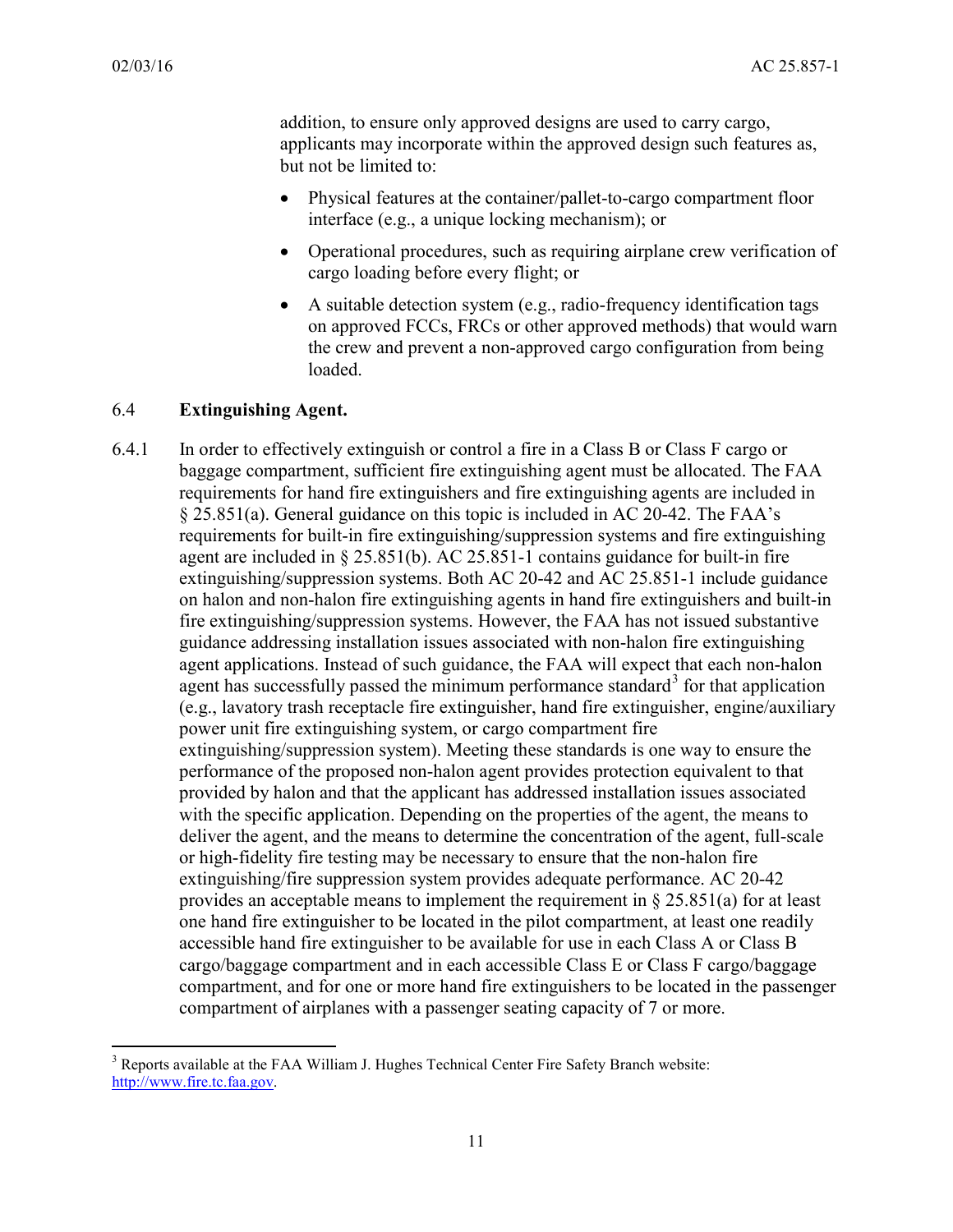# 6.5 **Fire Control.**

To "control a fire"  $(\S 25.857(f)(2))$  means that the fire does not grow to a state where damage to the airplane or harm to the passengers or crew occurs during the length of adjacent to the cargo compartment are not adversely affected, and the temperature and time of protection that the fire protection system is demonstrated to afford during certification testing. This in turn means that critical airplane systems and structure air contaminants in areas occupied by passengers and crew do not reach hazardous levels.

- 6.5.1 The applicant should provide adequate protection from the effects of a fire for all cockpit voice and flight data recorders and wiring, windows, primary flight controls (unless it can be shown that a fire cannot cause jamming or loss of control), and other systems, structure, and equipment within or adjacent to the compartment that are required for safe flight and landing.
- 6.5.2 An applicant must demonstrate for Class B and Class F cargo compartments that hazardous quantities of smoke, flames, extinguishing agent, or noxious gasses do not enter any compartment occupied by passengers or crewmembers. AC 25-9 provides guidance concerning smoke penetration testing.
- 6.5.3 If an airplane has a Class B or Class F cargo compartment, portable protective breathing equipment must be provided for the appropriate crewmembers in accordance with § 25.1439. If the airplane is operated under part 121, the protective breathing equipment must meet the more stringent standards of § 121.337.
- extinguishers, may be required to ensure that the fire can be controlled for the time the be appropriate for the kinds of fires likely to occur where used. Depending on the 6.5.4 Additional protective breathing equipment or breathing gas supply, and additional fire airplane is expected to be in the air after onset of a fire. As required in § 25.851(a), the quantity of extinguishing agent used in each extinguisher required by this section must proposed fire extinguishing agent and quantity of the agent provided, full-scale or high-fidelity fire extinguishing testing may be necessary to ensure an adequate level of protection.

### 6.6 **Reclassification.**

As explained in paragraph [5.4](#page-3-0) of this AC, the Class D cargo compartment has been eliminated from the regulations due to limited effectiveness in providing fire protection. The Class F compartment is not intended to be a Class D compartment with smoke or fire detection. It is not acceptable to simply reclassify a compartment as Class F and use the same fire protection methodology as was used for Class D compartments. Means for controlling ventilation in Class D cargo compartments were shown to be ineffective in controlling a fire in many cases. This was evidenced by a number of accidents and incidents involving fires in Class D cargo compartments as discussed in Docket No. 28937, Notice of Proposed Rulemaking No. 97-10 (62 FR 32412, June 13, 1997), and Amendment 25-93 (63 FR 8032, February 17, 1998).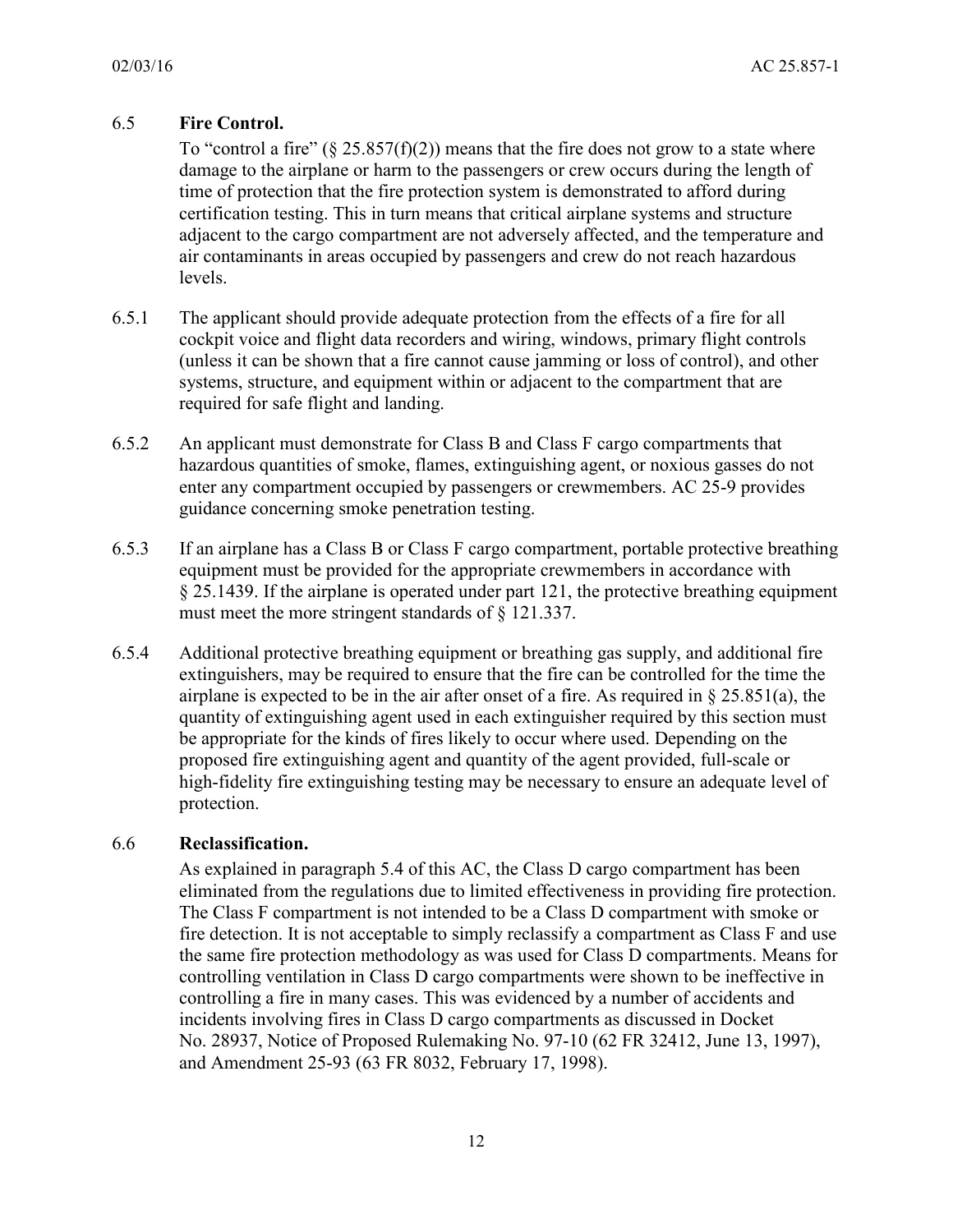### 7 **PROCEDURES AND LIMITATIONS.**

- 7.1 To ensure that the contents of Class B and F compartments are accessible to crewmembers seeking to combat a fire, the cargo or baggage loading limitations and any operational limitations or procedures provided are expected to be identified with placards in the compartment. The loading and operational limitations must also be addressed in the appropriate weight and balance or loading document.
- 7.2 Any operational limitations or procedures necessary to ensure the effectiveness of the fire protection system for Class B and Class F cargo and baggage compartments should be clearly defined in the AFM. This should include such items as any changes to the ventilation system to prevent the entrance of smoke or gasses into occupied areas, use of hand fire extinguishers, use of protective breathing equipment, use of protective clothing, and use of the FCCs and FRCs in Class F cargo compartments. For example, the use of FCCs and FRCs in Class B cargo compartments do not afford a single crewmember immediate access to the source of the fire, which is critical in extinguishing the fire. The purpose of FCCs and FRCs is to control the fire within the cargo container without exposing the airplane to damage from a fire. The opening of an FCC or FRC to fight a fire would negate the benefits of their design. Therefore, the FAA may restrict use of FCCs and FRCs to certain classes of cargo compartments. The applicant and the ACO should work closely with the FAA Flight Standards organization (Aircraft Evaluation Group) to ensure that additional training necessary for crewmembers assigned to combat fires is adequately addressed.
- 7.3 Any time limit for a cargo or baggage compartment fire protection system, or other conditions or procedures related to combating a fire in a compartment, should be clearly defined in the AFM.

### 8 **AFM CONSIDERATIONS.**

- 8.1 Any crewmember designated to combat a fire in a Class B compartment will need special training. Fires occurring in luggage are difficult to extinguish completely and rekindling may occur. Crewmembers designated to combat fires in Class B compartments should be trained to check periodically to ensure that a fire has not grown back to hazardous proportions. The applicant and the ACO should work with the appropriate organizations, including the operators, to ensure that training in the use of protective breathing equipment, fire extinguishers, protective gloves and clothing is provided.
- 8.2 AFMs should contain instructions to land at the nearest suitable airport following smoke or fire detection, unless it can be positively determined that the fire is extinguished.
- approved by the FAA, that approval may require limitations in the AFM. 8.3 In the unusual event that occupancy of a Class B or F compartment during flight is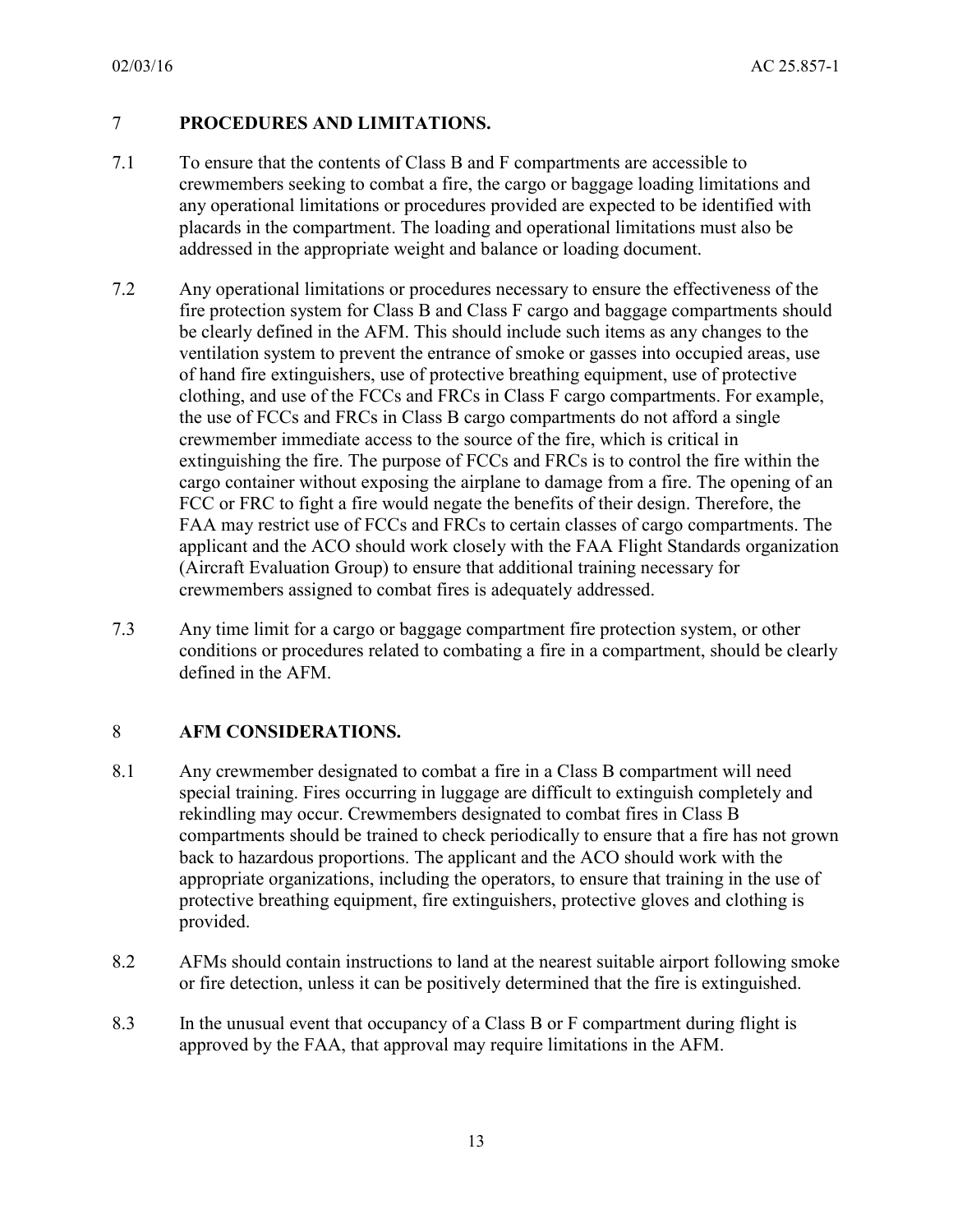8.4 Any loading restrictions associated with access to cargo or baggage or special containers, including the use of FCCs and FRCs in Class F cargo compartments, should be clearly identified in the AFM. This would include, but not be limited to, placement of luggage in a Class B compartment or identification of special containers or covers associated with fire protection in a Class F compartment. If FCCs or FRCs are used in conjunction with a Class F cargo compartment, they should be easy to install and sufficiently durable to withstand in-service conditions.

If you have any suggestions for improvements or changes to this AC, you may use the Advisory Circular Feedback form at the end of this AC.

Hay E.E

Jeffrey E. Duven Manager, Transport Airplane Directorate Aircraft Certification Service